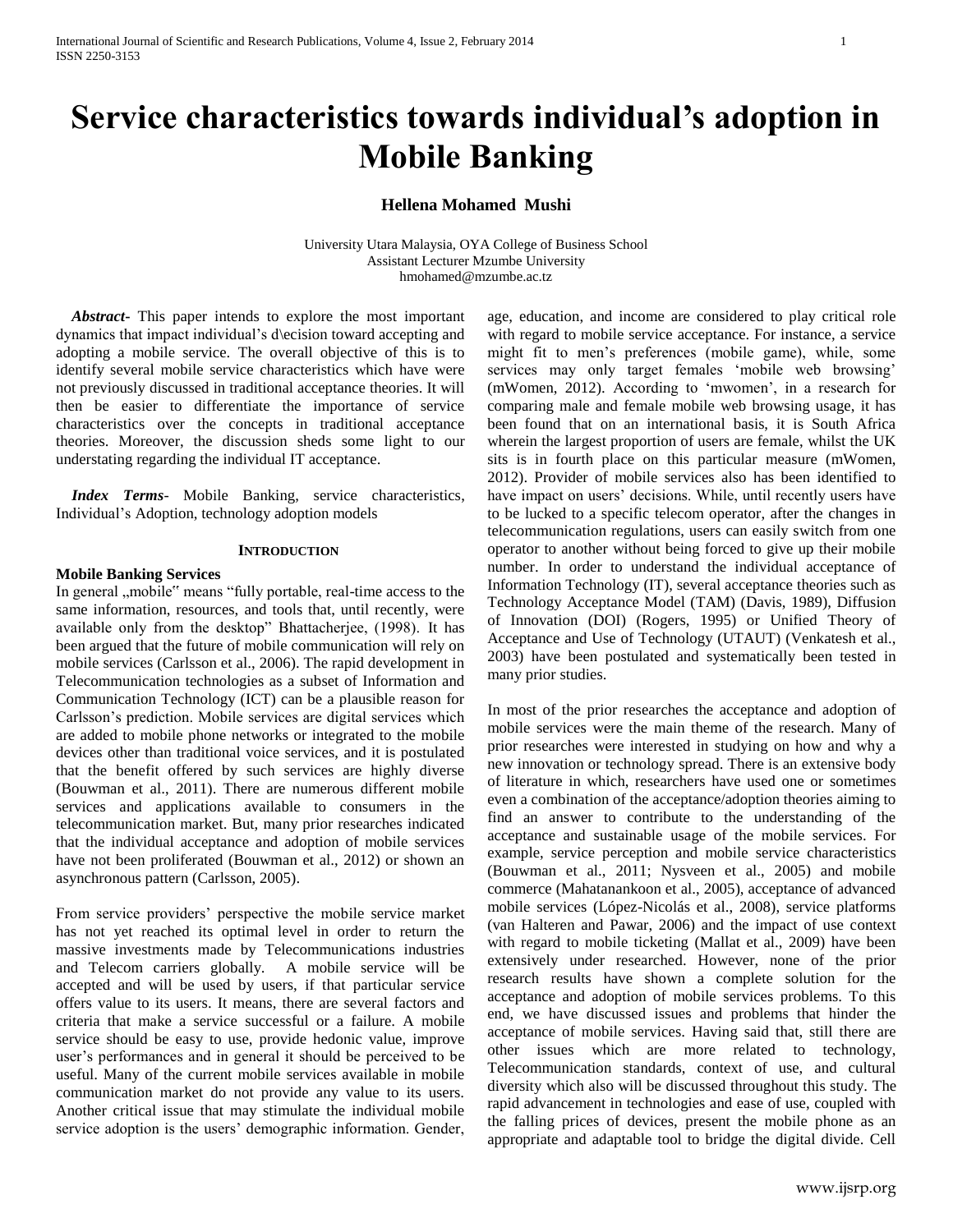phones have not yet achieved these levels of quality, but they do offer "anywhere" convenience, a disruptive innovation advantage. The wireless industry is one of the most dynamic and growing industry in the world economy today. The rapid technological advancement that the world has witnessed in the recent years especially in the electronic industry has also changed the means of production around the world. I.E.C.(2005). This can be evidenced in the banking sector where, since the introduction and evolution of the mobile phones, the ways and means of business information transfer have changed leading to more effective in service rendered to customer by the banking sectors. However, mobile banking services are often differentiated as "push" or "pull". Pull is when a customer explicitly requests a service or information from the bank. While push, occurs when a bank sends an alert to a customer when their accounts goes below a threshold level. Pull services are often of higher security measures. Researchers in numerous spheres of the world had contributed in varied degrees to the existence of mobile banking and its originality into servicing customers effectively. Those scholars have evaluated some of the services mobile banking can offer. Such services include:

## *Account information*:

Mini statements and checking account history, Alerts on account activity or passing of set thresholds Monitoring of term, deposits Access to loan statements, Access to card statements Status on cheque, stop payment on cheque

*Payments and transfers*:

Domestic and international funds transfer, Micro-payment, handling Mobile recharging

*Investments:* 

Portfolio management service, Real-time stock quotes, personalized alerts and notification on security prices and etc.

# *Service Delivery and Mobile Banking*

An understanding of the role of e-service delivery is critically important because a study has suggested that as much as \$8billion in potential sales were lost on 2001 due to inadequate e-service. Sichel, et al (2010). More importantly, as mainstream consumers begin to explore the world available to them on the web, they are likely to be less willing to put up with poor service. With the emergence of the mobile banking, customer focus has to be presented on the mobile electronic facilities platform. A key component of improving customers focus is the implementation of tools that allow development of better relations between banks and their customers (customer bank relationship). The banking industry today is witnessing heavy IT revolution to the extent that customers now have freedom to pay bills; plans payments while held in traffic jams, receive updates on banks transaction other. Mobile banking also welcomed other financial services like share trading, sophisticated enquiry based banking services for transaction alerts, minimum balance alerts, account balance enquiry, cheque book request, and bill payment alerts.

Several banks have launched the mobile banking services that enable customers to carry out simple transactions based on Short Message Services (SMS) technology with customer's mobile phones serving as the terminals. Such transactions include account balance enquiries, funds transfers between customer's own accounts and to other account with the same bank, transaction tracking and third party payments, such as bill payments, cheque book request and balance confirmation. The security controls used are PIN code and pass code identification. Mobile banking service, also secure SMS messaging for confirmation of receipt to the beneficiary of services, mobile banking services have a very exciting potential within Tanzania, given the low infrastructural requirements and a rapidly increasing mobile phone penetration. Furthermore, increased service quality on mobile banking facilities can enhance more effective mobile banking service product and can help them to achieve higher levels of customer satisfaction.

Challenges of Mobile Banking Mobile phone operability:

There are a large number of different mobile phone devices and it is a big challenge for banks to offer mobile banking solution on any type of device. Some of these devices support Java ME and others support s Application Toolkit, a WAP browser, or only SMS. Initial interoperability issues however have been localized, with countries like India using portals like R-World to enable the limitations of low end java based phones, while focus on areas such as South Africa have defaulted to the USSD as a basis of communication achievable with any phone. The desire for interoperability is largely dependent on the banks themselves, where installed applications (Java based or native) provide better security, are easier to use and allow development of more complex capabilities similar to those of internet banking while SMS can provide the basics but becomes difficult to operate with more complex transactions.

Security of transactions: Security of financial transactions, being executed from some remote location and transmission of financial information over the air, are the most complicated challenges that need to be addressed jointly by mobile application developers, wireless network service providers and the banks' IT departments.

## Advantages of Mobile Banking

- Mobile banking reasonably reduces the cost of rendering services to customers.

- For service providers, mobile banking offers the next surest way to achieve growth by offering suitable services to attract new customers or retain old ones.

- Mobile banking helps alert customers on trends happening in their accounts in order to minimize fraud.

- It also encourages them and wishes customers well on special occasions like birthdays of customers

## **Mobile Service Innovations Characteristics**

Mobile devices with embedded software can support users' functionalities in their day-to-day lives or in their social systems. The benefits offered by these vast variety of advanced mobile services and applications are diverse. In other words, mobile services, applications and devices enable users to access all kind of information, interact with each other, perform a task, communicate, make banking transaction and even entertain themselves. Presumably, one can argue that the opportunities and benefits in mobile technology based on its ubiquitous character make the adoption/acceptance of these technologies inevitable. However, disregard for many opportunities and benefits in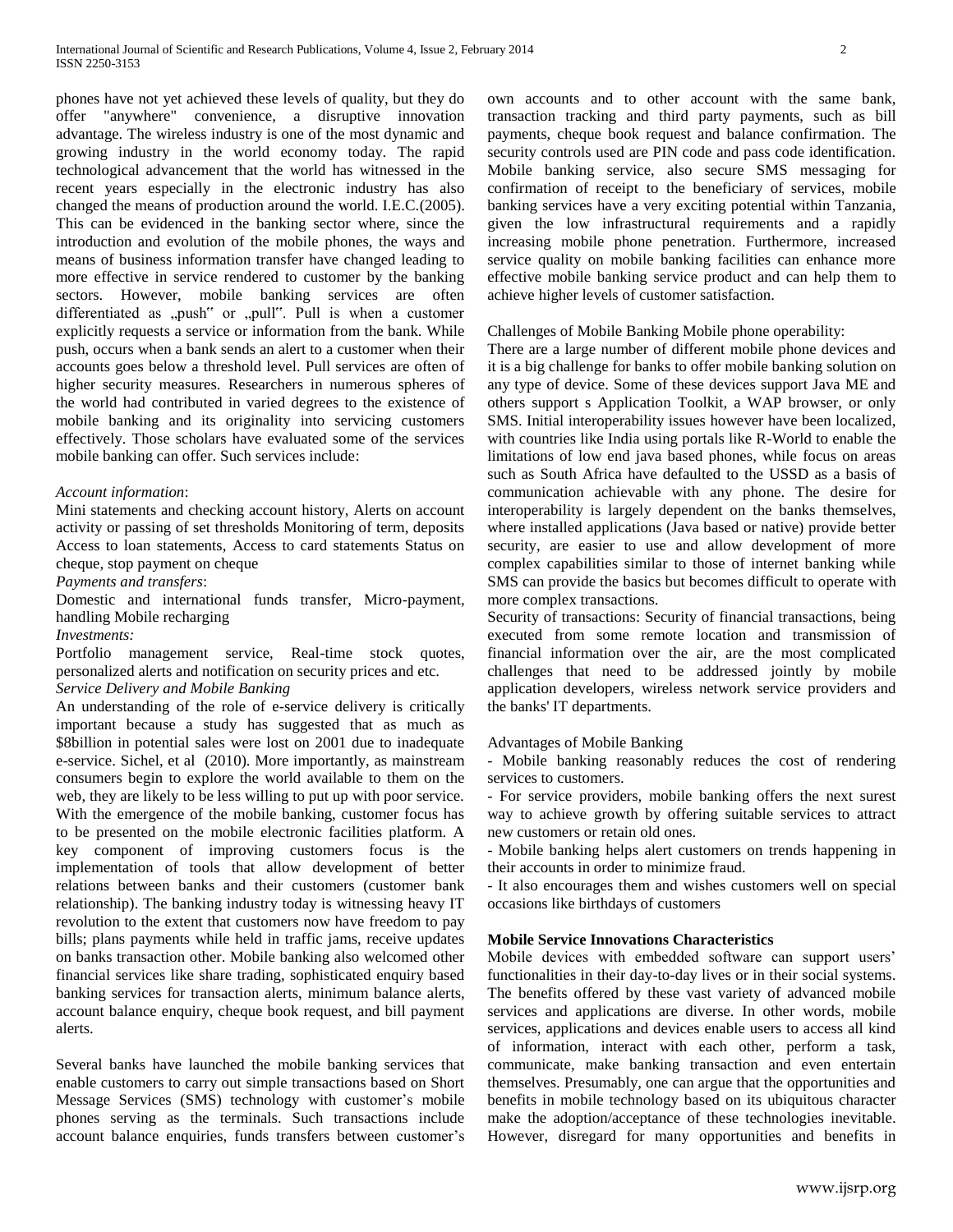mobile services and application, many prior researches show the failure of the adoption/acceptance of mobile service innovations (Bouwman et al., 2008a) and (López-Nicolás et al., 2008).

Generally speaking, the users expect mobile services or applications to be available at any moment, and any place, disregard for a specific context. In other words, it means that users want to use mobile services wherever they are and whenever they want to. Thus, we can argue that "mobility" plays a significant role in adoption/acceptance of mobile services. Mobility can be defined as moving around, either in time or in a place. Individual carry their mobile devices at anytime, anyplace to be in touch. Regardless of many effective attributes and benefits that mobile services offer, the concept of mobility is not the only character which has to be taken into account. Mobile services and applications, due to its ubiquitous characteristics, should be classified into many different ways to understand better individual acceptance toward mobile services and applications. Therefore, it is necessary to classify mobile services and applications in very understandable manner. Although, due to recent technological advancement many mobile services can fit in more than one group, however, we will classify them in the following ways (Bouwman et al., 2011), (Varshney, 2005), (Open Garden, 2009), (Kuo and Chen, 2006) and (Jeon and Lee, 2008).

Services such as telephony and SMS have been available to users for a quite long time, while some other service have recently been introduce and are available to uses such as social network services (Facebook) and Mobile monitoring RFID (Radio-Frequency Identification) information.

While some services are designed specifically for individual, some other services are only designed for groups. Some of the mobile services can be used to access information such as looking for weather forecast, while other services provide information to the users such as advertisements via SMS. Some mobile services are designed to have information consumption purposes such as watching video or reading news. While some mobile services have the users participation purposes such as mobile chat or uploading a video in YouTube. In a discussion on user-generated content, (Shao, 2009) categorized mobile services into two groups, (i) consumption, and (ii) participation. In another research (Feijoo et al., 2009) has introduced a taxonomy for mobile services having two dimensions, (i) processed information (mobile stock market information) versus creative content (mobile game), and (ii), existing content adapted to mobile (mobile banking, mobile email) versus content which specifically developed for mobile (location based services or mobile augmented reality).

# **Context of Use**

In order a mobile service to be accepted and adopted by a user, the service should provide values to its user. In other words, it means that the service should enhance user performance in doing a particular task. However, many prior researches indicated that context of use influences the user attitude and behaviour. If the contextual aspects match with the user requirement for using a particular service, the acceptance of that particular service will be increased. As the usage of mobile phones become increasingly

pervasive, people carry their devices almost anywhere (Mallat et al., 2009). Consequently, the use context has become increasingly important (Dourish, 2004). It is important to address that some contextual use poses implication to use a mobile service. For instance, due to lack of technological infrastructures or lack of network coverage in some areas, therefore, using a service might not be possible. One can argue that, use context plays a significant role in individual decision making toward acceptance and adoption of mobile services. In general, user expects that in every situation the ubiquitous computing will be available. Thus, this can be an indication for mobile service providers and developers to take contextual aspects of mobile service into an account while designing a service.

The most widely accepted definition of perceived value is the Zeithaml's definition that is "the overall assessment on the product (or service) utility determines by customer's perceptions of what is received and what is given" In services, it involves the comparison of what one is getting (i.e., benefits) and what he has to give up (i.e., sacrifices) in order to receive the service .Therefore, perceived value of mobile banking service in this study mean the customers' overall perception of it benefits and sacrifices needed to use it. From the conceptualization, perceived value consists of benefits and sacrifices. This study based on the thought that benefits and sacrifices are sometimes not equal. The difference could be positive or negative. The positive result will be customer perceived value, and the negative result will be customer perceived worthlessness. The benefits include the value desired by the customer while sacrifices include monetary and non-monetary considerations. Monetary sacrifice includes the price of the service, while non-monetary sacrifice includes elements like time and efforts. Therefore, to maximize the customers' perceived value, firms must either enhance the perceived value like quality, relative advantages and/or decrease their sacrifice (e.g. cost paid, risk to take).

*A. Benefit Factors*

Customers are highly interested in the benefits that a service would offer them once it is used. In essence, the customer seeks to establish the value that the service will add in his or her life before making the decision to adopt. Accordingly, the service must be able to satisfy the needs of the customer and provide benefits that make the service worth to adopt. This study addresses the benefit factors that mobile banking customers look out for performance expected and level of effort required. Performance expectancy denotes the degree to which customer believes that using the system will likely to improve his or her job performance. Customers basically have high expectations whenever they undertake a particular service to satisfy their needs. They expect that the service will guarantee value for their money and that it will perform in accordance to their expectations. Information System adoption research proposes that "a system that does not help people perform their jobs is not likely to be received favorably". In the context of the mobile banking services usage, performance expectancy can be defined as the degree to which the mobile banking could extend benefits to individuals in their banking activities. Effort expectancy denotes the degree of ease with which an individual is likely to grasp the use of a system. Ease of use is enhanced by the use of simple technology and applications that are easy to operate; such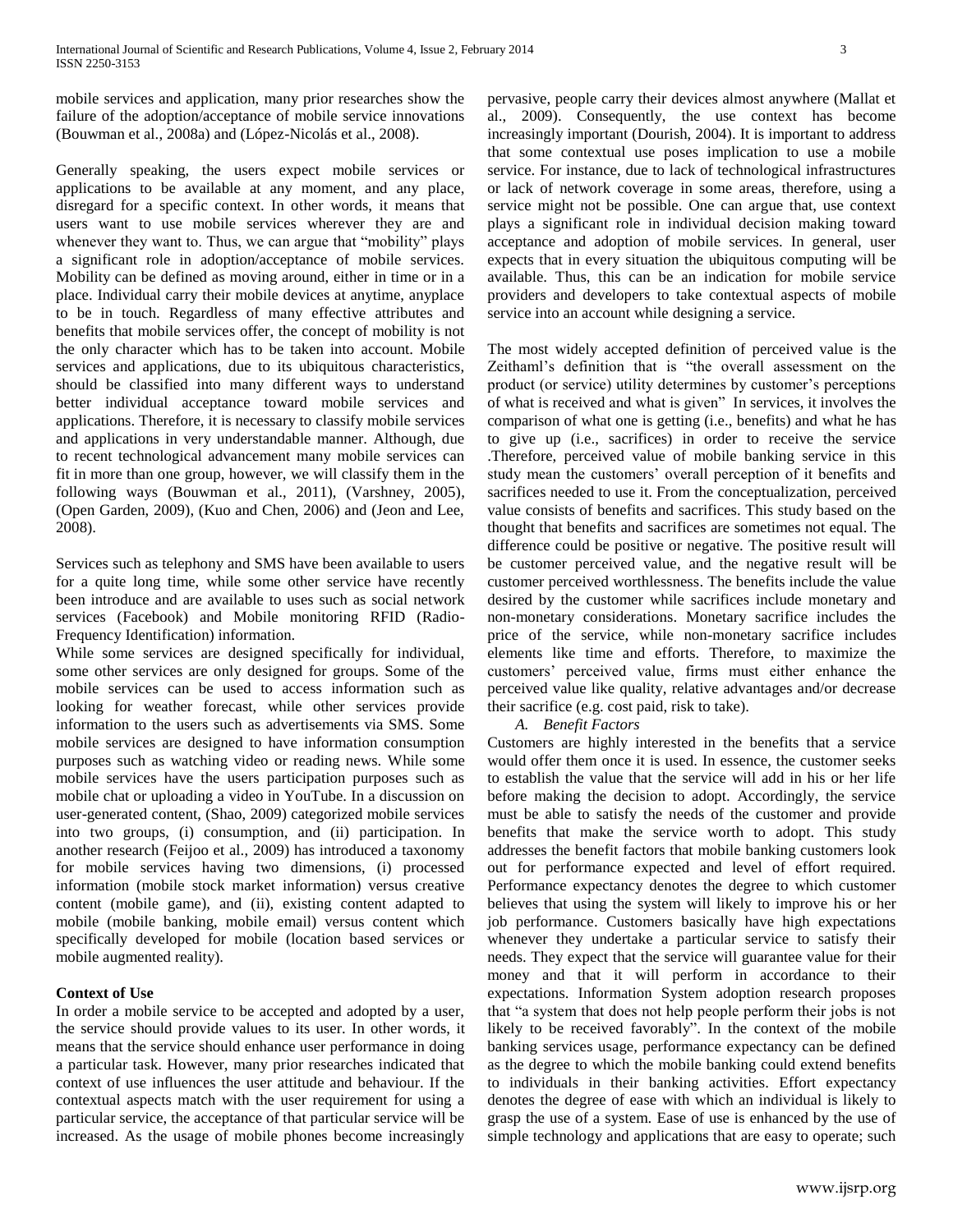that little technical knowledge is required in using the system. Low effort expectancy can be said to be a benefit factor in the adoption of new technology and thus an important factor in explaining the usage of mobile banking. In this study, effort expectancy is defined as the degree of effort that a bank customer believes he or she needs to spend on using mobile banking service.

### *B. Sacrifice Factors*

In the process of making decision, customers are expected to analyze various characteristics of the services, including the costs and benefits they are likely to encounter before and after using the service. Sacrifice factors denote what the customer is expected to part with or forego, in exchange for obtaining the service. These may include cost and risk associated with the use of a particular service; in this study, mobile banking services usage. The costs of the service is considered as one of the most imperative factors in the decision making process. This is because it determines the customer's ability to use the service depending on availability of the specified amount and their set budget. Perceived cost is the perceived quantifiable costs of acquisition and use of technolog . Referring to Luarn and Lin's definition, perceived financial cost is defined as "the extent to which a person believes that using mobile banking will cost money." Customers also think of the risks they undergo if they adopt the new banking through mobile services; especially due to the rising number of hackings and identity theft that has invaded the e-commerce sector. Many people feel like they have exposed themselves to the possible theft and misuse of their bank accounts in the event that hackers get access to their secret codes or from friends and relatives who are likely to access their mobile phones. The customer may feel at risk and exposed to insecurity and uncertainty that makes him or her anxious about adopting mobile services such that they end up not enjoying the benefits derived from the mobile banking. This study adopted Featherman and Pavlou's definition of perceived risk in electronic service context. Thus, perceived risk is defined as "a bank customer's expectation of potential loss in the pursuit of a desired outcome of using mobile banking.

## **Consumer's Acceptance toward New Technology**

Advanced mobile technology has an impact on consumers' service perception. Over the last years, mobile communication has been identified as the fastest growing segment of telecommunications (Glodsmith, 2005). Mobile devices and in particular smart-phones have become increasingly important device for people around the world. It has been argued that the number of mobile devices in many countries has already been exceeded the number of fixed access lines. According to, (ITU, 2011), "At the end of 2011, there were 6 billion mobile subscriptions, estimates The International Telecommunication Union (2011). That is equivalent to 87 percent of the world population. And is a huge increase from 5.4 billion in 2010 and 4.7 billion mobile subscriptions in 2009". Users can use their mobile devices to make or receive calls and videos and perform other tasks such as shopping and banking transactions. These are services which are specifically designed to perform certain tasks. Therefore, if services are designed according to users' preferences, then users' acceptance toward technology and

particularly mobile technology will be increased. Figure 1 presents the research model as well as the proposed hypotheses and relationship between the eight constructs and the behavioral intentions to accept and use the mobile Internet. The study to investigate the relative impact of factors contributing to mobile Internet as a mean of Information and Communications technology acceptance across several consumers with different ages, experience, and educational backgrounds was also done by, Davis et al (1989), Thompson et al (1991), Igbaria (1993), and Davis (1993) attempted something similar when investigating the acceptance of IT.



Fig 1: The Proposed Research Model

Agarwal (2000) defines technology adoption as the use, or acceptance of a new technology, or new product. In Information Technology and Information System (IT/IS) research, numerous theories are used to understand users' adoption of new technologies. Various models were developed including the Technology Acceptance Model (TAM), Theory of Reasoned Action (TRA), Theory of Planned Behavior (TPB), Innovation Diffusion Theory (IDT), Task Technology Fit (TTF), and recently, the Unified Theory of Acceptance and Use of Technology (UTAUT) are often used as the theoretical bases. Each of these models has sought to identify the factors which influence a citizen's intention or actual use of information technology.

TAM proposes that perceived ease of use and perceived usefulness are two main beliefs affecting user adoption (Davis, 1989). Due to its parsimony, TAM has been used to explain user adoption of various mobile services, including mobile payment (Chandra et al., 2010), short message services (Lu et al., 2010), mobile shopping (Lu and Su, 2009), mobile ticketing (Mallat et al., 2009), and mobile Internet (Shin et al., 2010). IDT notes that relative advantage, complexity, compatibility, trialability and observability predict user adoption (Rogers, 1983). IDT has been examined in the context of multimedia message services (Hsu et al., 2007), mobile payment (Mallat, 2007), and mobile banking (Lin, 2011). TTF proposes that only when task characteristics fit technology characteristics will user performance be improved (Goodhue and Thompson, 1995). TTF has been used to examine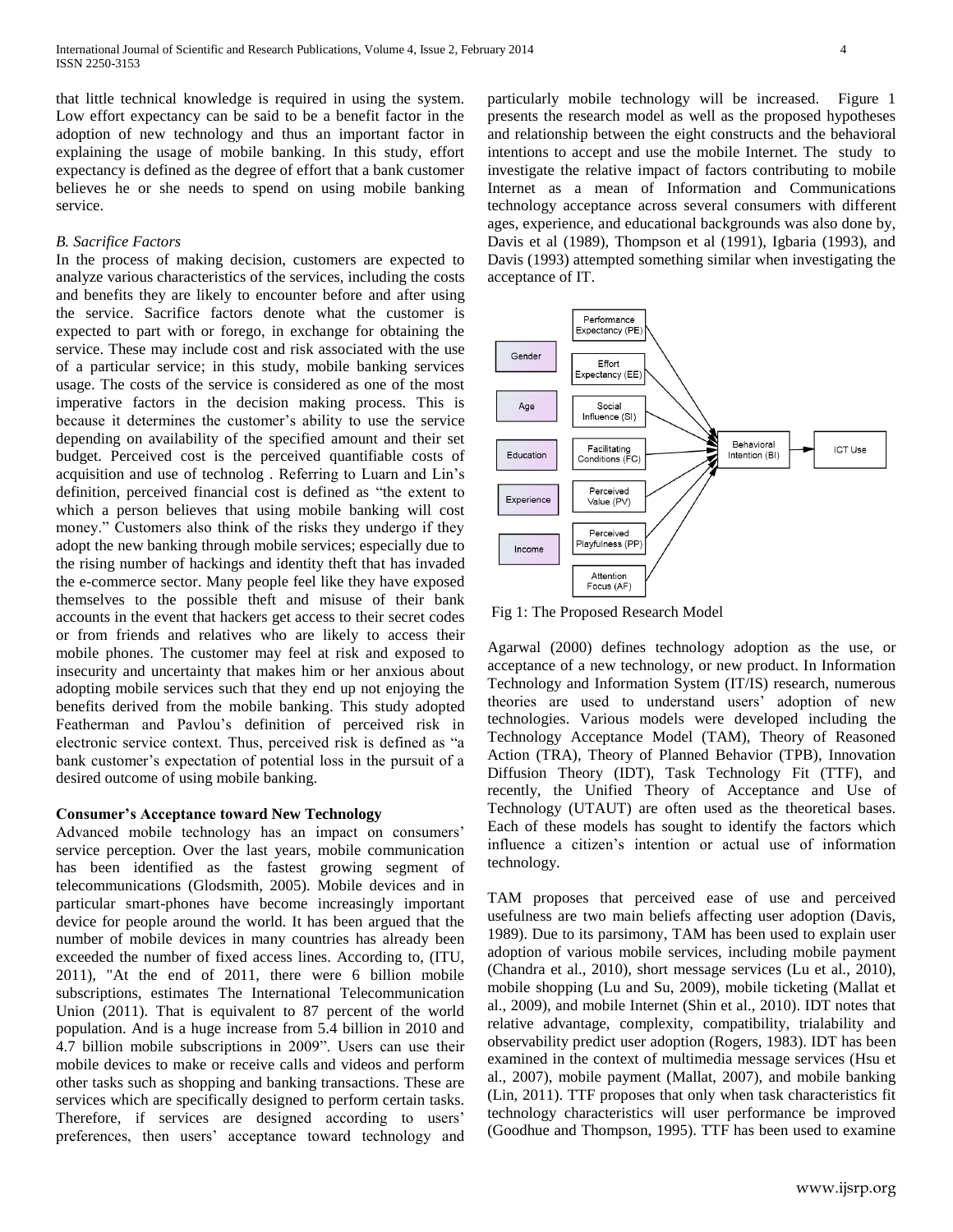user adoption of location-based services (Junglas et al., 2008), and mobile work (Yuan et al., 2010).

UTAUT was developed by Venkatesh et al. (2003) to predict user adoption of an information technology. UTAUT integrated eight theories, including the TAM, IDT, the theory of reasoned action (TRA), the motivational model, the theory of planned behavior (TPB), a model combining the TAM and TPB, the model of PC utilization and social cognitive theory (SCT). With empirical analysis, Venkatesh et al. (2003) found that performance expectancy; effort expectancy, social influence and facilitating conditions are the main factors determining user adoption. Among them, performance expectancy is similar to perceived usefulness and relative advantage. Effort expectancy is similar to perceived ease of use and complexity. Social influence is similar to subjective norm. Since its inception, UTAUT has been used to explain user adoption of a variety of information technologies, including location-based services (Xu and Gupta, 2009), mobile technologies (Park et al., 2007), mobile banking (Zhou et al., 2010), Internet banking (Im et al., 2011), and health information technologies (Kijsanayotin et al., 2009). Due to the relatively low adoption rate of mobile services, extant research has paid much attention to prior work of Venkatesh (2003, 2012) and Zohu (2011) when identifying the factors affecting mobile user behavior.

Performance Expectancy reflects the perceived utility associated with using mobile Internet. Mobile Internet frees users from temporal and spatial limitations, and enables them to acquire information or services at anytime from anywhere. This can improve users' living and working performance and efficiency. According to the expectation confirmation theory, when users' expectation is confirmed, they will be satisfied (Bhattacherjee, 2001). Thus performance expectancy will affect user satisfaction. Extant research has also noted the effect of perceived usefulness (similar to per 64 performance expectancy) on satisfaction (Bhattacherjee, 2001; Lee et al., 2007a). In addition, performance expectancy will also affect continuance intention.

Effort Expectancy reflects the perceived difficulty of using mobile Internet. The constraints of mobile terminals such as small screens and inconvenient input have made it relatively difficult for users to search for information on mobile Internet (Lee and Benbasat, 2004). If users need to invest great effort on learning to use or skillfully using mobile Internet, they cannot feel satisfied. Thus effort expectancy will affect user satisfaction. In addition, users may discontinue their usage if mobile Internet service providers cannot present an easy-to-use interface to them. Prior research has revealed the effect of perceived ease of use (similar to effort expectancy) on user satisfaction (Lee et al., 2007a) and continuance usage (Shin et al., 2010). Social Influence reflects the effect of referees' opinion on individual user behavior (Zhou, 2011). According to social influence theory, users tend to comply with other important referees' opinions (Bagozzi and Lee, 2002). Thus when others who are important to a user recommend him or her to use mobile Internet, he or she may follow their suggestions. Hong et al. (2008) also found that social influence has a significant effect on the continuance intention of mobile data services.

Facilitating Conditions mean that users have the resources and knowledge necessary to use mobile Internet. Users need to bear the costs of using mobile Internet, such as communication fees and service fees. In addition, they need to be equipped with necessary knowledge to operate mobile Internet, which represents an emerging technology. If users do not own these resources and knowledge, they may not continue their usage of mobile Internet (Zhou, 2011).

Perceived Value is defined as the consumer's overall assessment of the utility of a product based on perceptions of what is received and what is given (Zeithaml, 1988). In the case of mobile Internet, potential users would probably compare all the attributes of mobile Internet usage with prices of previous mobile phone calls and stationary Internet access. The price value is positive when the benefits of using a technology are perceived to be greater than the monetary cost and such price value has a positive impact on intention. Thus, we add price value as a predictor of behavioral intention to use a technology (Venkatech et al, 2012).

Perceived Playfulness reflects the pleasure and enjoyment associated with using mobile Internet. Perceived enjoyment is an intrinsic motivation that emphasizes the usage process,whereas perceived usefulness is an extrinsic motivation that emphasizes the outcome (Davis et al., 1992). Users expect to acquire enjoyment when they adopt mobile Internet to obtain ubiquitous information and services. When this expectation is met, users will feel satisfied. Thus perceived enjoyment may affect satisfaction. O'Cass and Carlson (2010) also noted that flow affects user satisfaction with professional sporting team websites. Lee et al. (2007b) reported that flow affects online banking users' satisfaction. In addition, perceived enjoyment may also facilitate continuance usage. If users cannot obtain enjoyment from using mobile Internet, they may discontinue their usage due to an unpleasant experience. The effect of perceived enjoyment on user behavior has been validated in extant research (Koufaris, 2002; Dickinger et al., 2008).

Attention Focus reflects a user's immersion when using mobile Internet. Mobile users often perform multiple tasks on movement, such as listening to music and accessing mobile Internet. Thus their attention allocated to mobile Internet may be limited. If they cannot focus their attention, their experience may be affected (Zhou, 2011). This may decrease their satisfaction and continuance usage intention. Koufaris (2002) also noted that concentration (similar to attention focus) affects online shoppers' return intention.

Behavioral intention is defined as a person's perceived likelihood or "subjective probability that he or she will engage in a given behavior" (Committee on Communication for Behavior Change in the 21st Century, 2002, p. 31).With increasing experience, consumers have more opportunities to reinforce their habit because they have more time to encounter the cues and perform the associated behavior (Kim and Malhotra 2005). With increasing experience, routine behavior becomes automatic and is guided more by the associated cues (Jasperson et al. 2005). As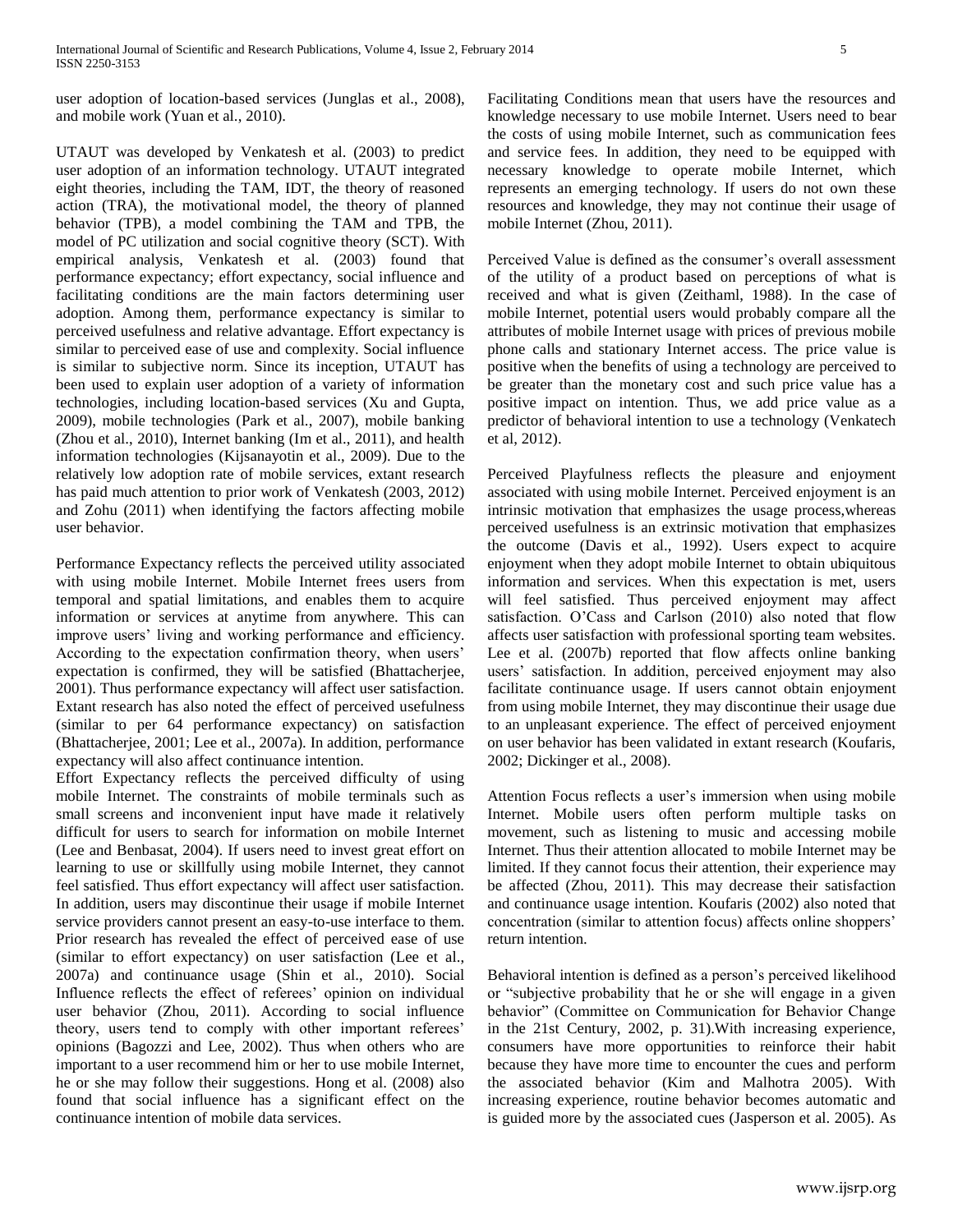International Journal of Scientific and Research Publications, Volume 4, Issue 2, February 2014 6 ISSN 2250-3153

a result, the effect of behavioral intention on technology use will decrease as experience increases.

#### **Cultural Characteristics and Diversities**

For long, cultural differences between people have been a central topic of the research, this issue has also been discussed in mobile service adoption and how cultural differences impact the service adoption (Gallivan and Srite, 2005). Moreover, cultural traits have also been identified as one of the most important factor that impacts users' perceptions towards different features of IT and mobile services (Hiller, 2003). Cultural differences have undeniable effect on organizations and behaviour (Sarala, 2010). Firstly, in different cultures people have different values on the same topic. Secondly, cultural differences also lead to diverse type of behaviour. Thirdly, way of thinking is also different in different countries. For instance, due to the cultural differences between the Asian and the European users, some mobile services are perceived to be more useful than the other ones. Mobile game, for example is very popular in Japan, South Korea and China, but not in the European countries. Another example, is mobile TV, as people in Japan and Korea spend hours for commuting in daily bases, therefore they have more spear time to kill, consequently they use more entertainment services. On the other hand, people in Finland for example, they do not spend time as much as Asian for commuting, therefore the adoption and acceptance of mobile TV has failed. The perception of IT artifacts (mobile services in this study) is greatly influenced by cultural traits.

## **REFERENCES**

Agarwal, R. (2000), Individual acceptance of information technologies. Framing the domains of IT management: Projecting the future through the past, 2000: p. 85-104.

Bagozzi, R. and Lee.-H. (2002) Multiple routes for social influence: The role of compliance, internalization, and social identity. Social Psychology Quarterly, 65(3): 226–247.

Bouwman, H.et al (2012). Consumer lifestyles: alternative adoption patterns for advanced mobile services. International Journal of Mobile Communications (IJMC), 10(2), 169-189.

Bhattacherjee, A. (2001) Understanding information systems continuance: An expectation-confirmation model. MIS Quarterly, 25(3): 351–370.

Chandra, S.et al (2010) Evaluating the role of trust in consumer adoption of mobile payment systems: An empirical analysis Communications of the Association for Information Systems, 27: 561–588

Davis, F. (1989) 'Perceived usefulness, perceived ease of use and user acceptance of information technology', MIS Quarterly, Vol. 13, No. 3, pp.319– 340.

Davis, F. (1993) User acceptance of information technology: system characteristics, user perceptions and behavioral impacts. Int. Journal of Machine studies 38, 475-487.

Davis, F. et al (1992) Extrinsic and intrinsic motivation to use computers in the workplace. Journal of Applied Social Psychology, 22(14): 1111–1132. 72 ISSN: 0718-2724. [\(http://www.jotmi.org\)](http://www.jotmi.org/) 

Dourish, P. (2004). What we talk about when we talk about context, Personal and Ubiquitous Computing 8 (1), pp. 19–30.

Gallivan, M. and Srite, M. (2005). Information technology and culture: Identifying fragmentary and holistic perspective of culture. Information and Organization, 15(4), 295-338

Goldsmith, A. (2005).Wireless Communications. Cambridge University Press.[Accessed 10.5.2012] Available from Internet: http://wsl.stanford.edu/~andrea/Wireless/SampleChapters.pdf

Goodhue, D.. and Thompson, R.. (1995) Task technology fit and individual performance. MIS Quarterly, 19(2): 213–236.

Hiller, M. (2003). The role of cultural context in multilingual Website usability Electronic Commerce Research and Applications, 2(1), 2-14

ITU (2012) Mobile industry growth forecast. Retrieved from <http://www.onbile.com/info/mobile-growth-forecast> [Accessed August 13, 2012]

ITU Telecom World. (2011). One third of the world's population is online. [referred 10.5.2012] Available at http://www.itu.int/ITU-D/ict/facts/2011/material/ICTFactsFigures2011.pdf

Kim, S. and Malhotra, N. (2005). A Longitudinal Model of Continued IS Use: An Integrative View of Four Mechanisms Underlying Post-adoption Phenomena, Management Science, 51(5): 741-755.

Koufaris, M. (2002). Applying the technology acceptance model and flow theory to online consumer behavior Information Systems Research, 13(2): 205–223.

Kijsanayotin, B.et al (2009) Factors influencing health information technology adoption in Thailand's community health centers: Applying the UTAUT model International Journal of Medical Informatics, 78(6): 404–416.

Kuo, Y., and Yen, S. (2009).Towards an understanding of the behavioral intention to use 3G mobile value-added services. *Computers in Human Behavior*, *25*(1), 103-110.

Li, L. (2011). Social network sites comparison between the united states and China: Case study on facebook and renren network. In International Conference on Business Management and Electronic Information (BMEI), pp. 825-827), IEEE

Lu, H.. and Su, P. (2009) Factors affecting purchase intention on mobile shopping web sites. Internet Research, 19(4): 442–458.

Lu, Y.et al (2010) Exploring factors affecting Chinese consumers' usage of short message service for personal communication Information Systems Journal, 20(2): 183–208.

Luarn, P. and Lin, H. (2005) 'Toward an understanding of the behavioral intention to use mobile banking', Computers in Human Behaviour, Vol. 21, No. 6, pp.873–891

Mallat, N. (2007) Exploring consumer adoption of mobile payments – A qualitative study The Journal of Strategic Information Systems, 16(4): 413–432.

Mallat, N. et al (2009). The impact of use context on mobile services acceptance: The case of mobile ticketing. Information & Management, 46(3), 190-195.

Mallat,N. et al (2009) The impact of use context on mobile services acceptance: The case of mobile ticketing. Information & Management, 46(3): 190–195. 73

Luarn P, . Lin H , (2005)"Toward an understanding of the behavioral intention to use Mobile Banking", Computers in Human Behavior, vol. 21, 2005, pp. 873– 891.

Parasuraman, A,.Zeithlaml, v. & berry, L (2002), "Service Quality Delivery through web sites: A critical review of extant knowledge, "Journal of the Academy of marketing Science, fall 2002; vol. 30. No. 4 pp 362-375.

Parasuraman, A., Zeithaml, v. & Berry, L. (1988), "A conceptual model of SQ and its implications for future Research" journal of marketing, vol. 49. Fall, pp 41-50.